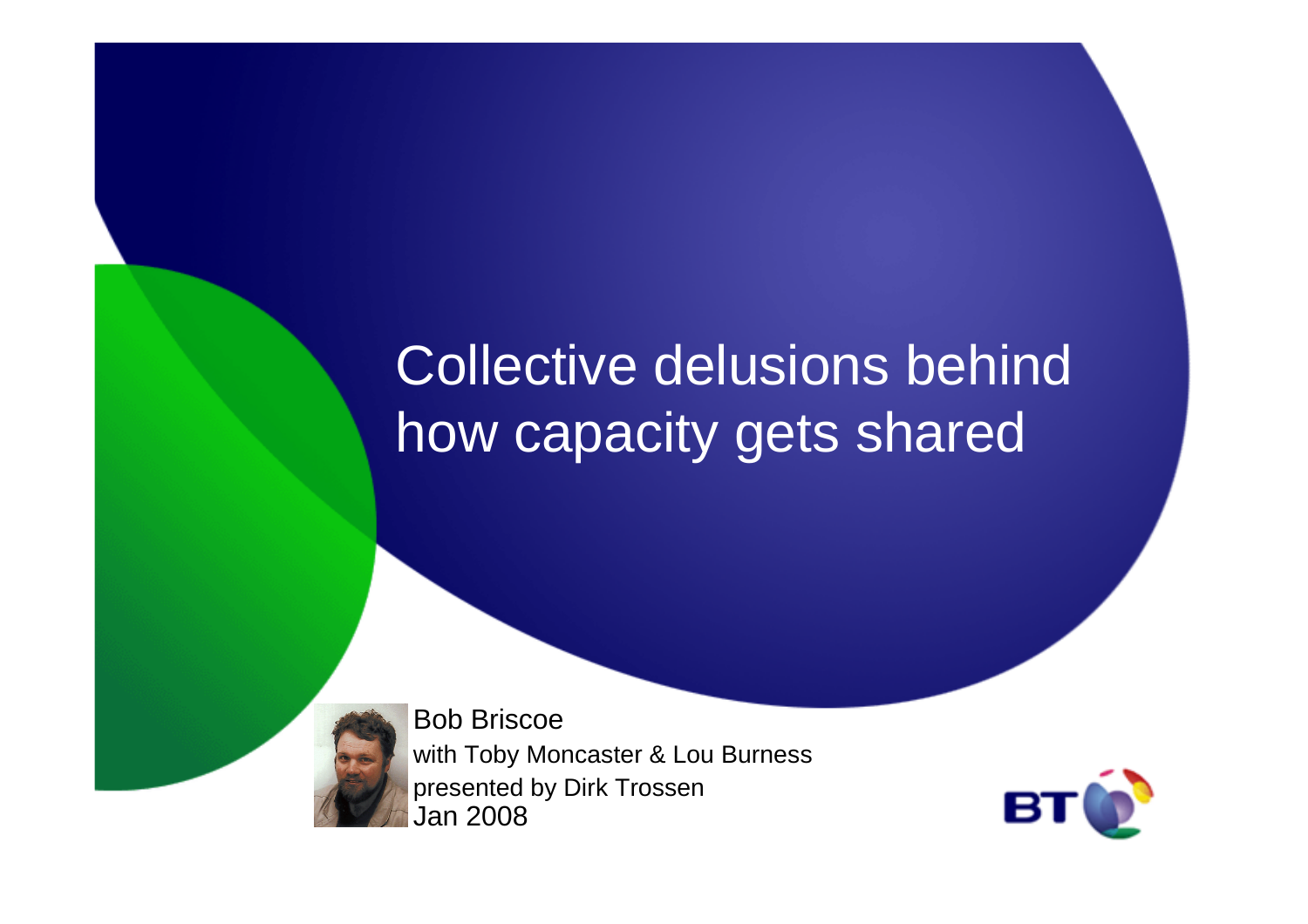# Internet topology visualization produced by Walrus (Courtesy of Young Hyun, CAIDA) visualization produced by Walrus<br>Courtesy of Young Hyun, CAIDA) Internet topology

#### freedomto limit the freedom of others?

- • tremendous idea
	- • anyone can use any link anywhere on the Internet without asking
- • when any link is overused
	- who decides how big a share each gets?
	- 1. TCP
	- 2. Comcast
	- 3. The Oval Office



for scale: ~10M lines ringed in red

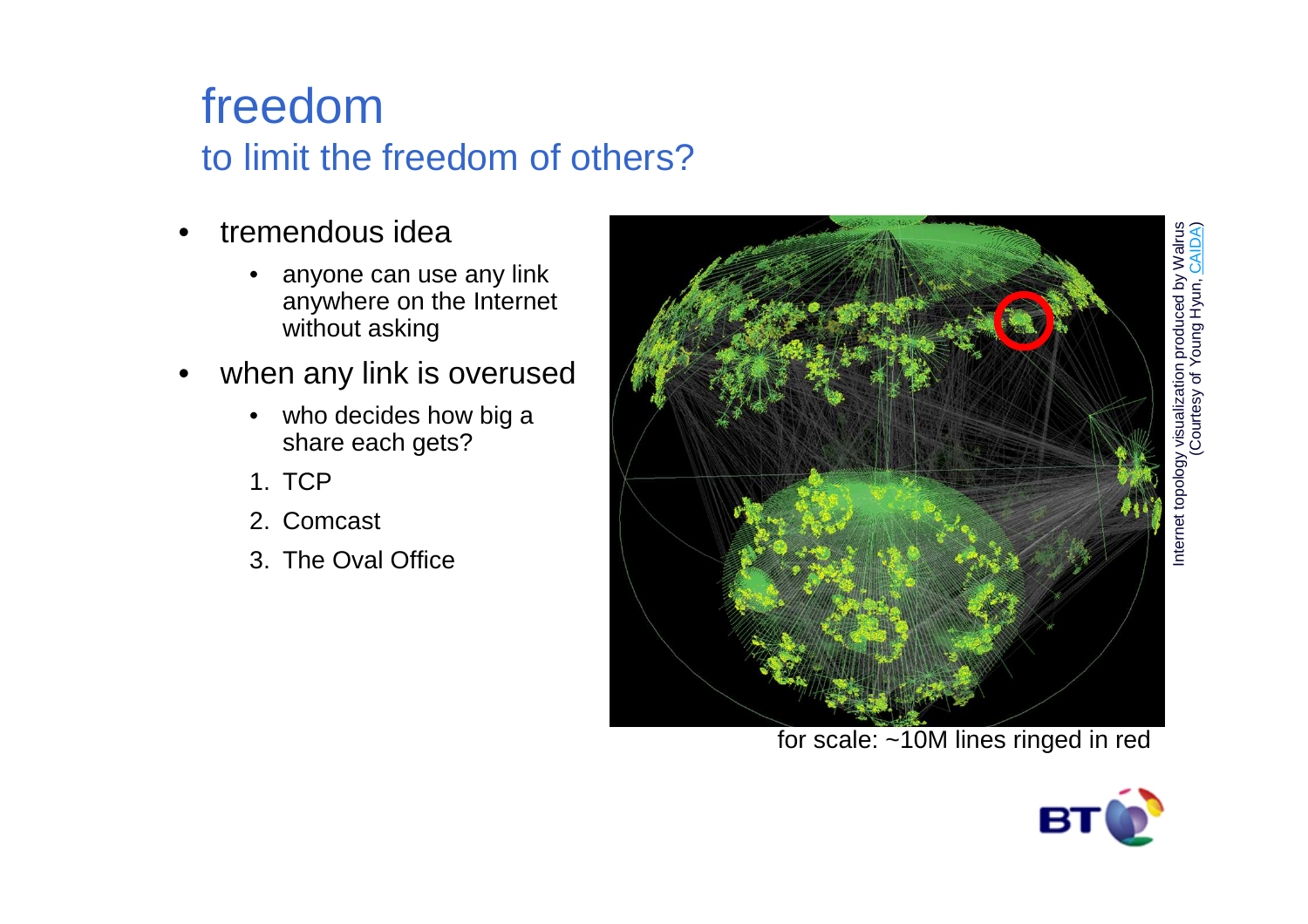#### fair bottleneck bit-rate?

### two incompatible partial worldviews

the Internet way (TCP) operators (& users)

| 'flow rate equality' | 'volume accounting' |
|----------------------|---------------------|
| per data flow        | per user            |
| instantaneous        | over time           |

#### this talk

- •status report on our attempts to unveil multiple delusions
- • the standards and research community's double delusion
	- $\bullet$ TCP's equal flow rates are no longer fair at all (by any definition)
	- TCP protocol increasingly doesn't determine capacity shares anyway

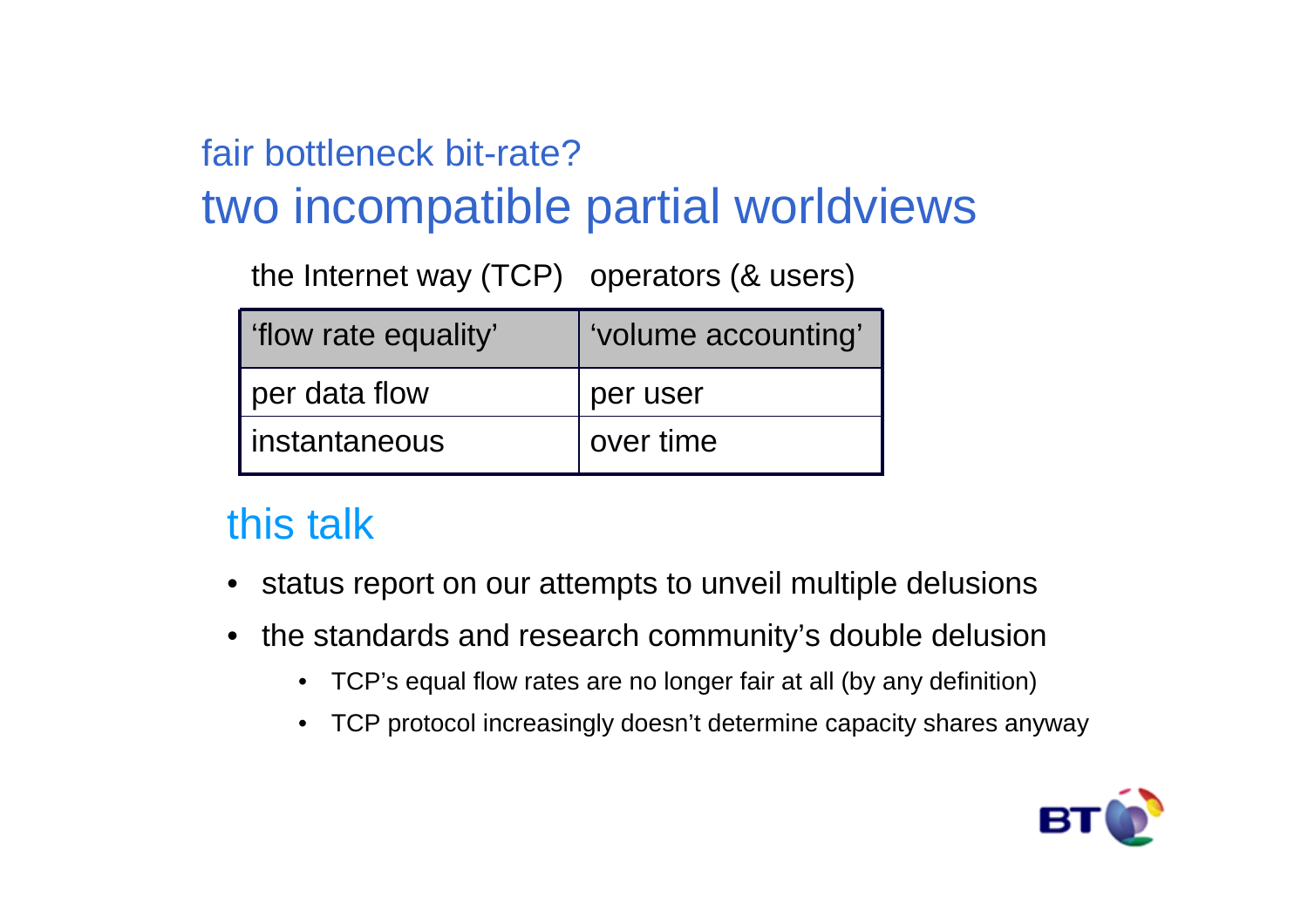

| usage type | no. of<br>users | activity<br>factor | ave.simul<br>flows /user | TCP bit rate<br>/user | vol/day<br>$(16hr)$ /user | traffic<br>intensity /user |
|------------|-----------------|--------------------|--------------------------|-----------------------|---------------------------|----------------------------|
| attended   | 80              | 5%                 | $=$                      | 417kbps               | <b>150MB</b>              | 21kbps                     |
| unattended | 20              | 100%               | $=$                      | 417kbps               | 3000MB                    | 417kbps                    |
|            |                 |                    |                          | х1                    | x20                       | x20                        |

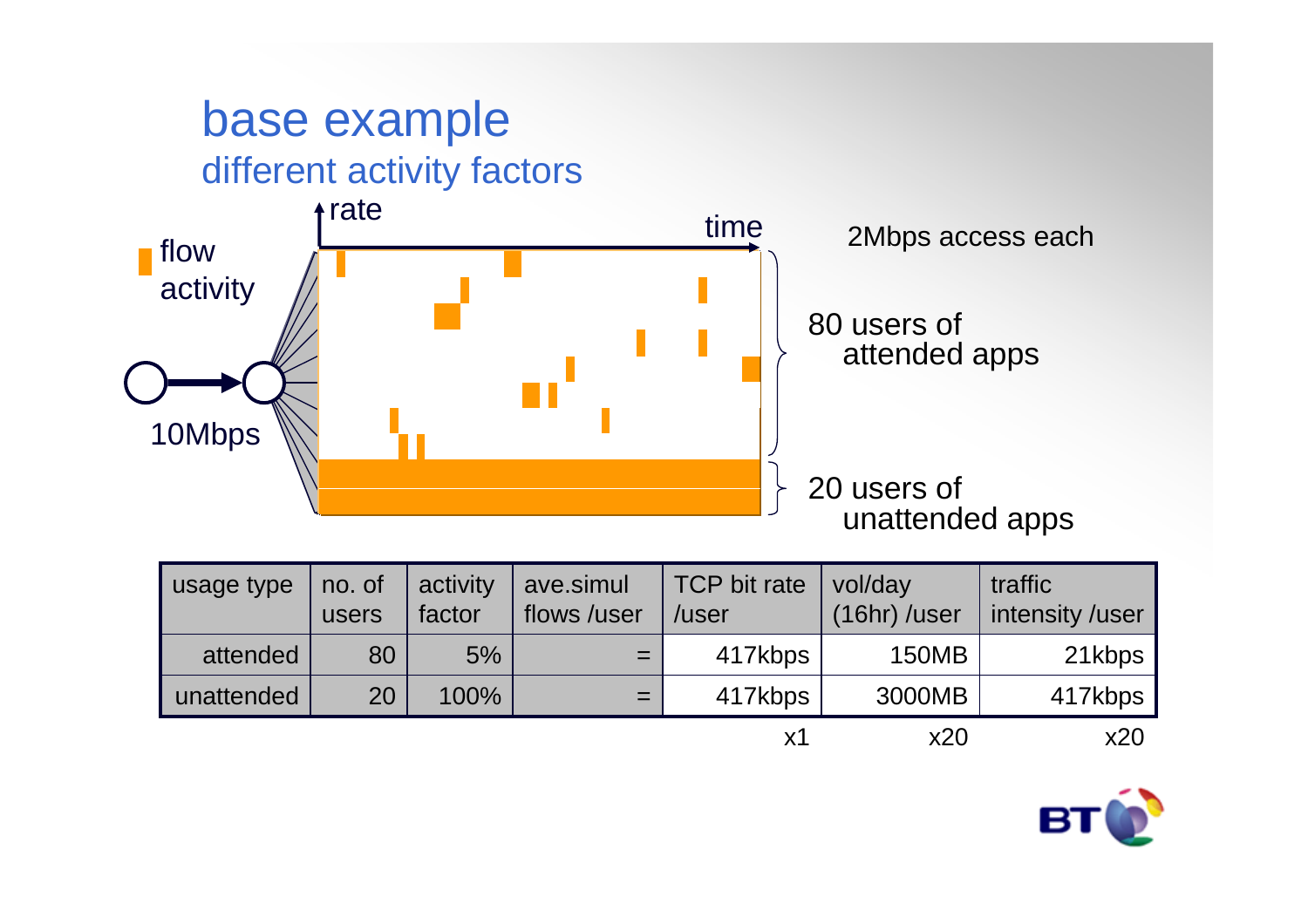

| usage type | no. of<br>users | activity<br>factor | ave.simul<br>flows /user | <b>TCP</b> bit rate<br>/user | vol/day<br>(16hr) /user | traffic<br>intensity /user |
|------------|-----------------|--------------------|--------------------------|------------------------------|-------------------------|----------------------------|
| attended   | 80              | 5%                 | $\overline{2}$           | 20kbps                       | 7.1MB                   | 1kbps                      |
| unattended | 20              | 100%               | 50                       | 500kbps                      | 3.6GB                   | 500kbps                    |
|            |                 |                    |                          | x25                          | x500                    | x500                       |

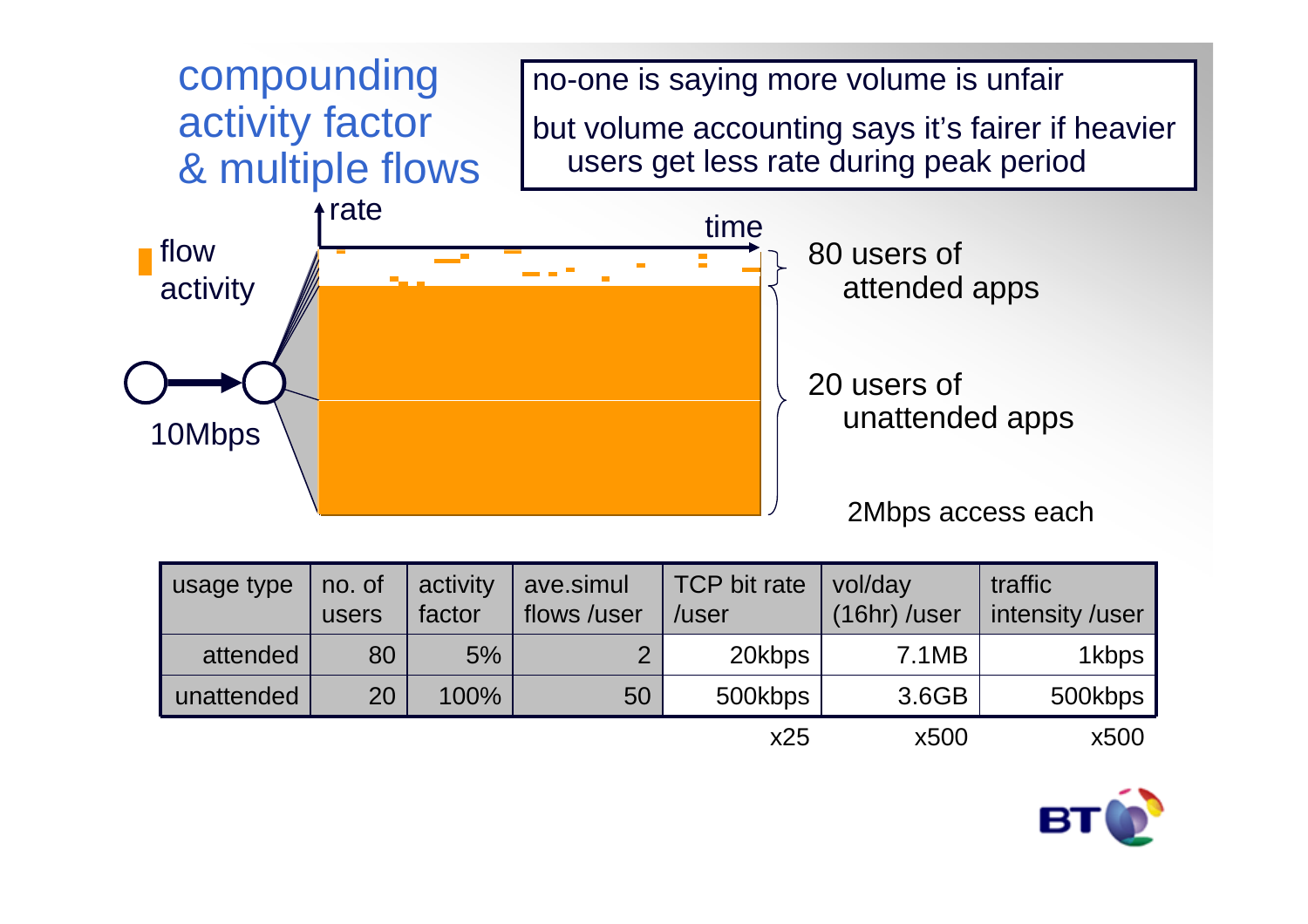#### realistic numbers?there are elephants in the room



- • number of TCP connections
	- Web1.1: **2**
	- BitTorrent: **~100** observed active
		- • varies widely depending on
			- no. of torrents per user
			- maturity of swarm
			- config'd parameters

details suppressed:

- • utilisation never 100%
	- but near enough during peak period–
- on DSL, upstream constrains most p2p apps •
	- –other access (fixed & wireless) more symmetric

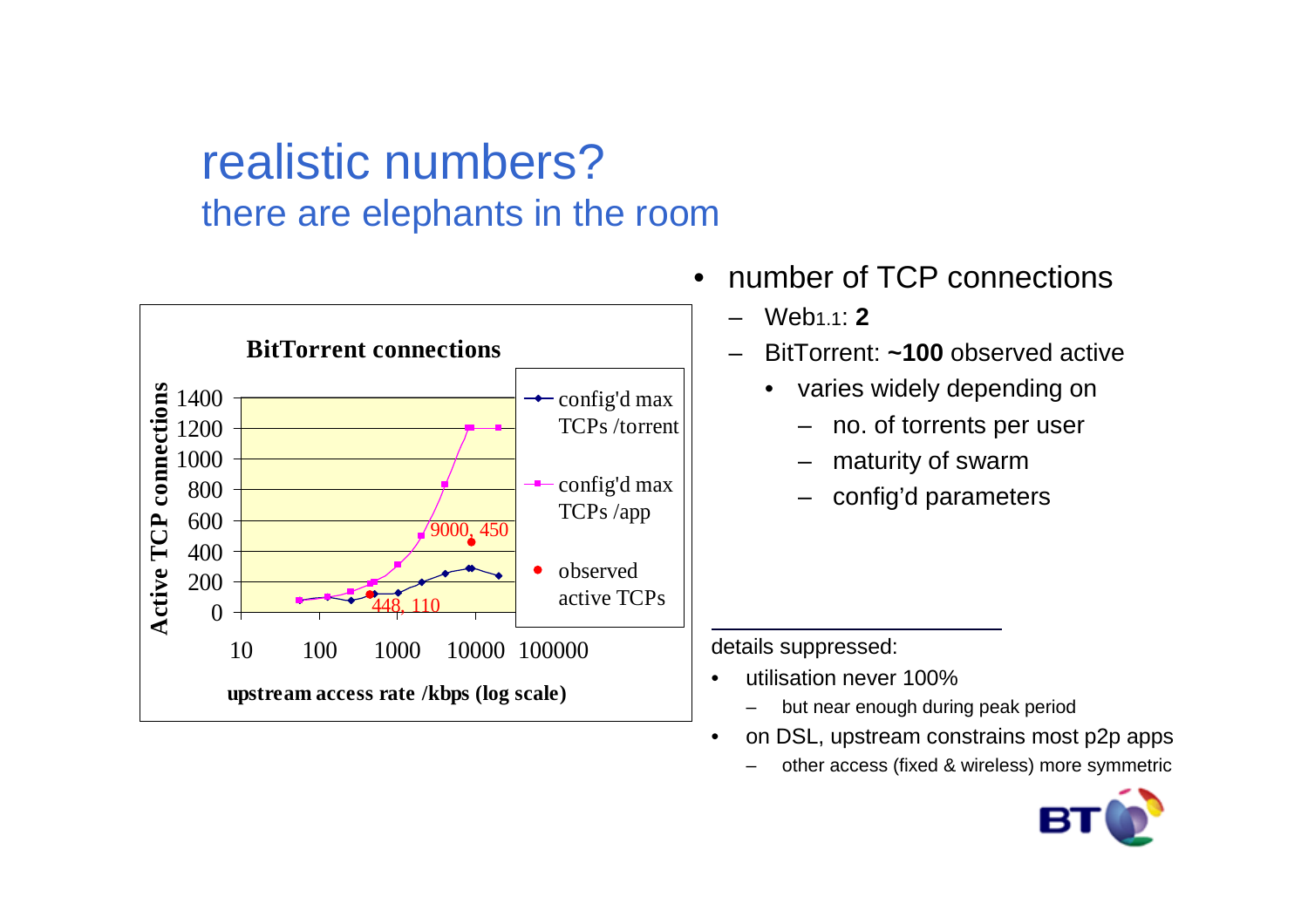## typical p2p file-sharing apps

• 105-114 active TCP connections altogether

|                               | $\Box$ $\Box$ $\times$<br><b>Azureus</b>                                                                                                               |                                                  |          |                               |                  |                          |                              |                                               |                              |                     |                    |
|-------------------------------|--------------------------------------------------------------------------------------------------------------------------------------------------------|--------------------------------------------------|----------|-------------------------------|------------------|--------------------------|------------------------------|-----------------------------------------------|------------------------------|---------------------|--------------------|
|                               | Plugins Help<br>File Transfers<br>Torrent View Tools                                                                                                   |                                                  |          |                               |                  |                          |                              |                                               |                              |                     |                    |
|                               | a,<br>X<br>P<br><b>SEP</b><br>0<br>64                                                                                                                  |                                                  |          |                               |                  |                          |                              |                                               |                              |                     |                    |
|                               | 67.1% : Nigella Express S01E07 23<br>My Torrents<br>100.0% : Nigella Express 501E0<br>100.0% : Atom                                                    |                                                  |          |                               |                  |                          |                              |                                               |                              |                     |                    |
|                               | General                                                                                                                                                | Peers<br>Swarm Pieces Files                      | Info     | Options Console Geo Map       |                  |                          |                              |                                               |                              |                     |                    |
|                               | IP                                                                                                                                                     | Client                                           | T        | Pieces                        |                  | $%$ D<br>$\mathcal{R}$   | Up Speed                     | State                                         | Encryption                   | Down                | $Up$ $I$ $\sim$    |
|                               | 78.86.8.10                                                                                                                                             | Azureus 3.0.2.2                                  | L.       |                               | 100.0%           | 14.5 kB/s                |                              | 44 B/s Fully established                      | RC4-160                      | 6.87 MB             | 25.8 kB            |
|                               | 76.65.28.192                                                                                                                                           | µTorrent 1.7.5                                   | R.       |                               | 100.0%           | $11.1$ $kB/s$            | 20B/s                        | Fully established                             | None                         | 10.52 MB            | 14.6 kB            |
| 1 of 3 torrents shown         |                                                                                                                                                        | .199<br>Azureus 3.0.3.4<br>21<br>Azureus 3.0.2.2 | L.<br>L. |                               | 100.0%<br>100.0% | 10.7 kB/s<br>18.8 kB/s   | 52B/s                        | 26 B/s Fully established<br>Fully established | RC4-160<br>RC4-160           | 7.24 MB<br>18.91 MB | 26.6 kB<br>59.8 kB |
|                               |                                                                                                                                                        | .114<br>Mainline 6.0.0                           | Ŕ        |                               | 100.0%           | $11.8$ kB/s              | 15B/s                        | Fully established                             | None                         | 8.12 MB             | 12.1 kB            |
|                               |                                                                                                                                                        | 17<br>µTorrent 1.7.5                             | L        |                               | 100.0%           | 13.5 kB/s                | 0 B/s                        | Fully established                             | RC4-160                      | 7.16 MB             | 11.2 kB            |
| ~45 TCPs per torrent          |                                                                                                                                                        | µTorrent 1.7.5                                   | L        |                               | 100.0%           | $6.8$ kB/s               |                              | 0 B/s Fully established                       | RC4-160                      | 5.58 MB             | 9.4 kB             |
|                               |                                                                                                                                                        | µTorrent 1.7.5<br>16                             | R        |                               | 100.0%           | $9.0$ kB/s               | 15B/s                        | Fully established                             | RC4-160                      | 4.85 MB             | 8.6 kB             |
| but ~40/torrent active        |                                                                                                                                                        | .126<br>uTorrent 1.7.5                           |          |                               | 100.0%           | $9.6$ $kB/s$             | 17B/s                        | Fully established                             | RC4-160                      | 8.43 MB             | 12.4 kB            |
|                               |                                                                                                                                                        | 99<br>µTorrent 1.7.5                             | R        |                               | 100.0%           | 12.1 kB/s                | 13B/s                        | Fully established                             | RC4-160                      | 5.30 MB             | 8.3 kB             |
|                               |                                                                                                                                                        | µTorrent 1.7.5                                   | L        |                               | 100.0%           | 7.4 kB/s                 | 0 B/s                        | Fully established                             | RC4-160                      | 6.59 MB             | 10.5 kB            |
|                               | . <del>.</del> 2.58<br>66.214.134.174                                                                                                                  | µTorrent 1.7.5<br>µTorrent 1.6.0                 | R<br>L   |                               | 100.0%<br>100.0% | $6.5$ kB/s<br>$8.0$ kB/s | 0B/s<br>15B/s                | Fully established<br>Fully established        | RC4-160<br>RC4-160           | 4.27 MB<br>4.91 MB  | 8.1 kB<br>8.9 kB   |
|                               | 24.108.88.117                                                                                                                                          | µTorrent 1.7.2                                   | R        |                               | 100.0%           | 12.0 kB/s                | 23B/s                        | Fully established                             | None                         | 8.91 MB             | 12.9 kB            |
|                               | 87.194.119.77                                                                                                                                          | µTorrent 1.7.3                                   | L        |                               | 100.0%           | 7.7 kB/s                 | 12B/s                        | Fully established                             | RC4-160                      | 5.43 MB             | 9.3 kB             |
|                               | 121.45.133.231                                                                                                                                         | µTorrent 1.7.5                                   | R        |                               | 100.0%           | 7.7 kB/s                 |                              | 12 B/s Fully established                      | None                         | 2.54 MB             | 5.1 kB             |
|                               | 220.245.217.58                                                                                                                                         | KTorrent 2.2                                     | L        |                               | 100.0%           | 5.8 kB/s                 | 10B/s                        | Fully established                             | RC4-160                      | 5.15 MB             | 9.5 kB             |
|                               | 124.102.103.7                                                                                                                                          | uTorrent 1.7.5                                   | R        |                               | 100.0%           | $6.0$ $kB/s$             | 13B/s                        | Fully established                             | RC4-160                      | 6.17 MB             | 10.0 kB            |
|                               | 121.45.153.84                                                                                                                                          | µTorrent 1.7.5                                   |          |                               | 100.0%           | $4.8$ kB/s               | 13B/s                        | Fully established                             | RC4-160                      | 5.29 MB             | 9.2 kB             |
|                               |                                                                                                                                                        | nt 1.7.5                                         | R        |                               | 100.0%           | $4.9$ kB/s               | 12B/s                        | Fully established                             | RC4-160                      | 2.08 MB             | 5.9kB              |
| environment                   |                                                                                                                                                        | nt 1.6.1                                         |          |                               | 100.0%           | $4.4$ kB/s               | 13B/s                        | Fully established                             | RC4-160                      | 5.01 MB             | 8.9 kB             |
|                               |                                                                                                                                                        | Js 3.0.2.2                                       | R        |                               | 100.0%           | $4.3$ kB/s               | 26B/s                        | Fully established                             | None                         | 1.28 MB             | 6.1 kB             |
| <b>Azureus BitTorrent app</b> |                                                                                                                                                        | nt 1.7.5<br>nt 1.7.5                             | Ł        |                               | 100.0%<br>100.0% | $4.8$ kB/s<br>$4.7$ kB/s | 15B/s                        | 0 B/s Fully established<br>Fully established  | RC4-160<br>RC4-160           | 3.79 MB<br>3.13 MB  | 7.6 kB<br>6.8 kB   |
|                               |                                                                                                                                                        | let 0.93                                         | L        |                               | 100.0%           | $3.8$ kB/s               | 10B/s                        | Fully established                             | RC4-160                      | 2.85 MB             | 6.5kB              |
| ADSL+ 448kb upstream          |                                                                                                                                                        | e 6.0.0                                          | R        |                               | 100.0%           | $4.6$ kB/s               | 10B/s                        | Fully established                             | None                         | 2.54 MB             | 5.3 kB             |
|                               |                                                                                                                                                        | nt 1.6.1                                         | L        |                               | 100.0%           | $3.2$ kB/s               | 0 B/s                        | Fully established                             | RC4-160                      | 5.89 MB             | 9.7 kB             |
| <b>OS: Windows XP Pro SP2</b> |                                                                                                                                                        | nt 1.7.4                                         | Ł        |                               | 100.0%           | $4.7$ kB/s               | 12B/s                        | Fully established                             | RC4-160                      | 3.00 MB             | 6.7 kB             |
|                               |                                                                                                                                                        | nt 1.7.5                                         | L        |                               | 100.0%           | $3.4$ kB/s               | 10B/s                        | Fully established                             | RC4-160                      | 2.02 MB             | 5.8 kB             |
|                               | <b>REPORT AND CARD AT AN ART STREET AND</b>                                                                                                            | $r_{\text{c}$ and $s$ 3.0.2.2                    | Ł        |                               | 100.0%           | $3.8$ kB/s               | 30 B/s                       | Fully established                             | RC4-160                      | 2.05 MB             | 10.7 kB            |
|                               | 202.1717474174<br>×                                                                                                                                    | $T = 5$                                          |          |                               | 100.00           | $n - 1 - 1$              | $n - 1$                      | The discovered with the line of               | $n \times A$ is $n \times n$ | F OC MD             | 0.71n              |
|                               |                                                                                                                                                        |                                                  |          |                               |                  |                          |                              |                                               |                              |                     | $\equiv$           |
|                               | Piece Map Console                                                                                                                                      |                                                  |          |                               |                  |                          |                              |                                               |                              |                     |                    |
|                               | Peer has; You don't Vou have; Peer doesn't<br>Neither has <b>K. A.</b> Transferring <b>Ready Next Request   Availability Count</b><br><b>Both have</b> |                                                  |          |                               |                  |                          |                              |                                               |                              |                     |                    |
|                               | Azureus 3.0.2.2<br>Ratio MATOK : 1,111,144 users IPs: 0 - 0/0/0 7 580.0 kB/s 4 [11K]* 2.2 kB/s                                                         |                                                  |          |                               |                  |                          |                              |                                               |                              |                     |                    |
|                               | <b>Start</b>                                                                                                                                           | D Inbox - Micr                                   |          | <b>Azureus</b><br>3 2 Firefox |                  | A Microsoft O.,          | $\overline{m}$ $\geq$ Window |                                               | ex C:\WINDO                  | EN & <b>4 E O</b>   | $= 32.09:21$       |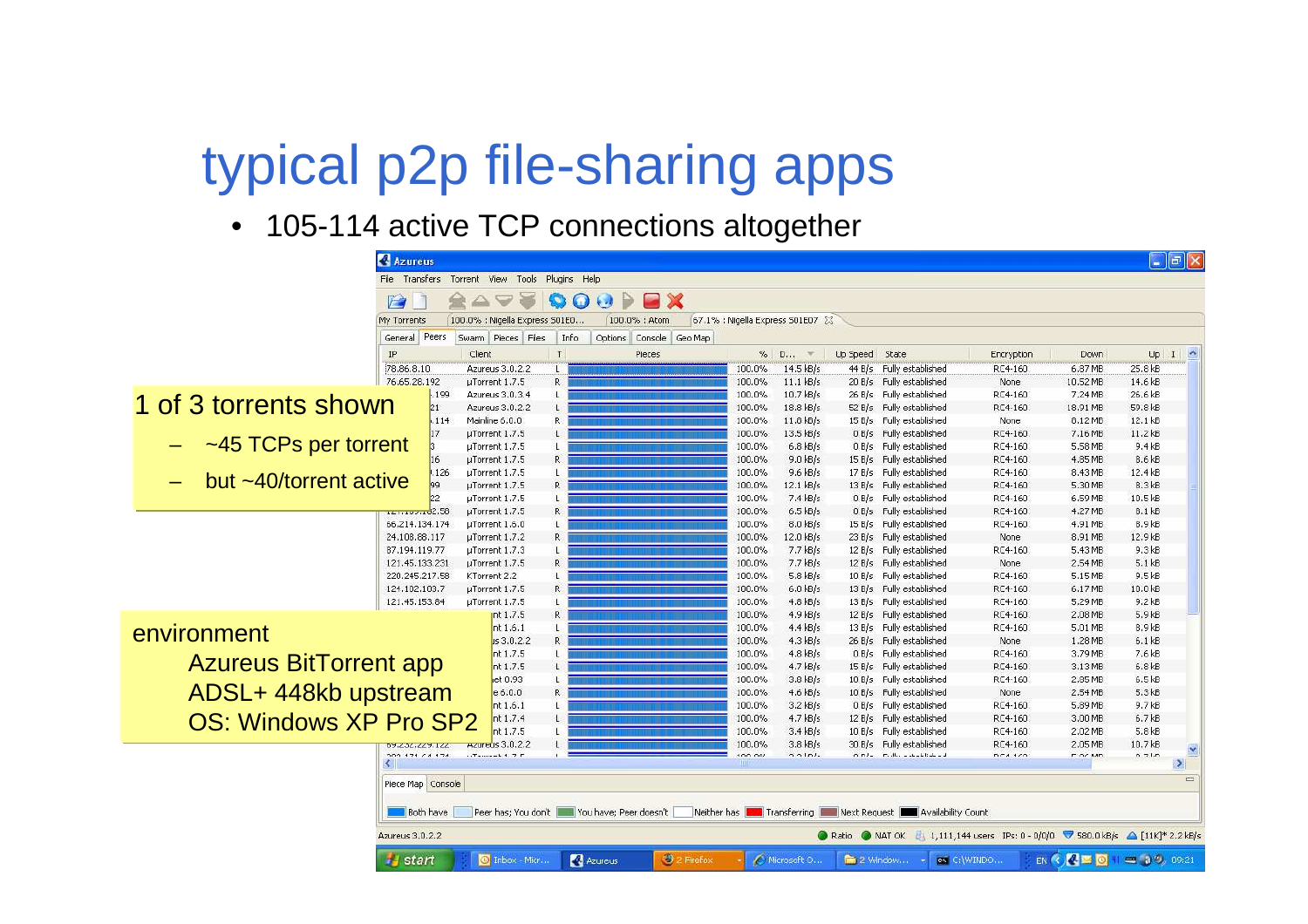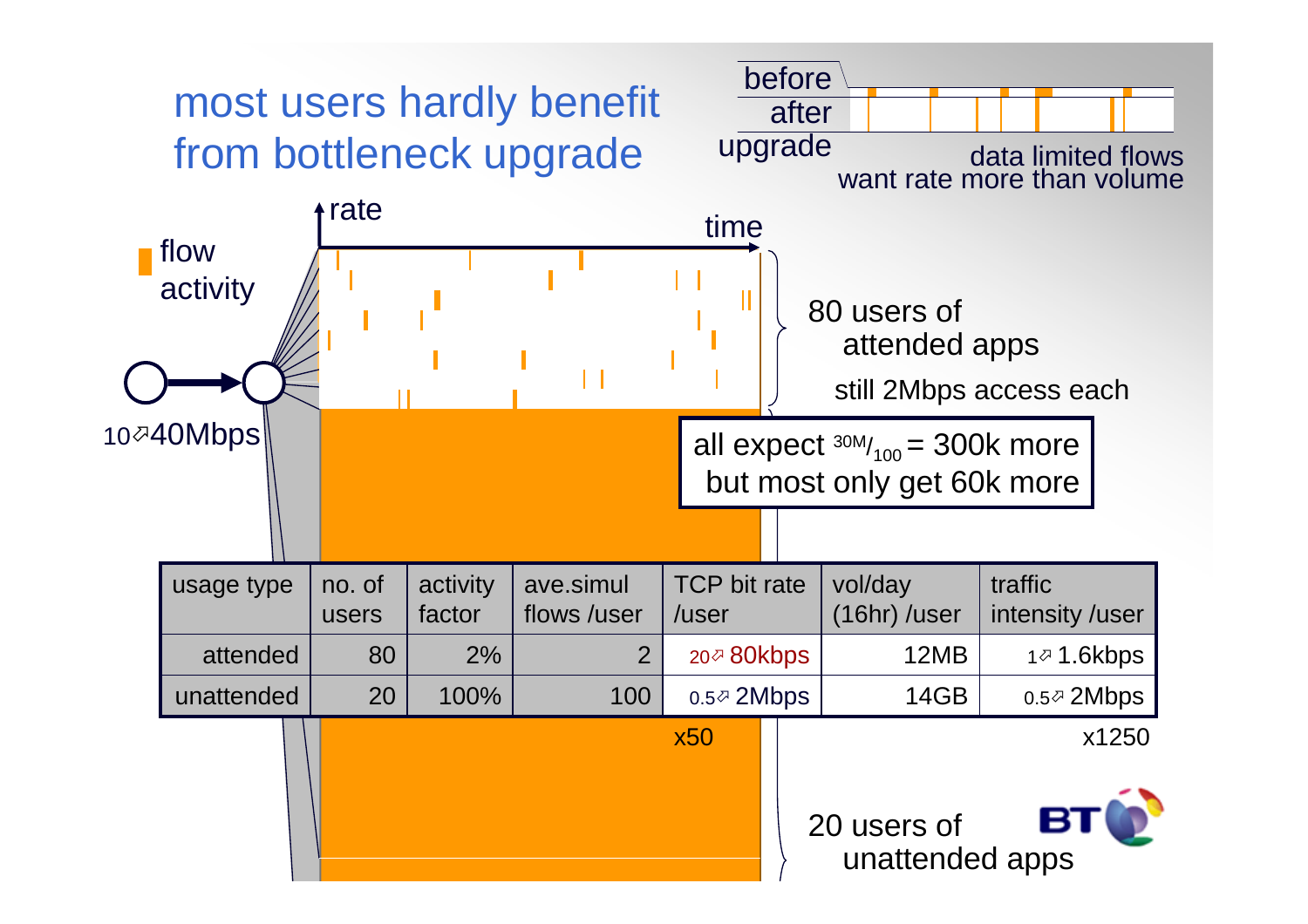## so what?

- fairness can't be such a problem, the Internet works
	- we all have enough most of the time, even if A has more than B

- $\bullet$  Internet technical community likes to think this is due to its protocols
- next few slides cast doubt on this complacency

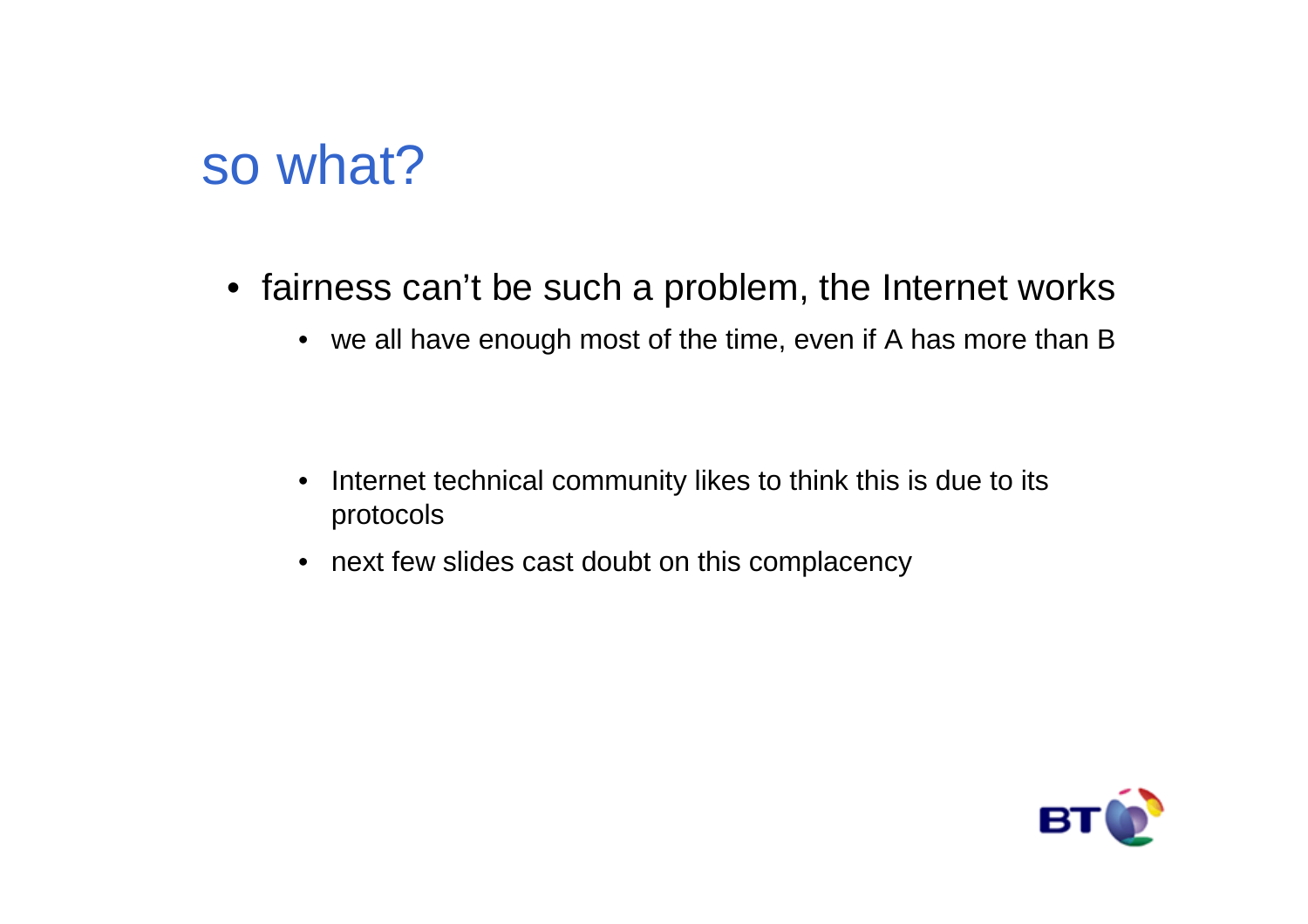#### concrete consequence of unfairness #1higher investment risk

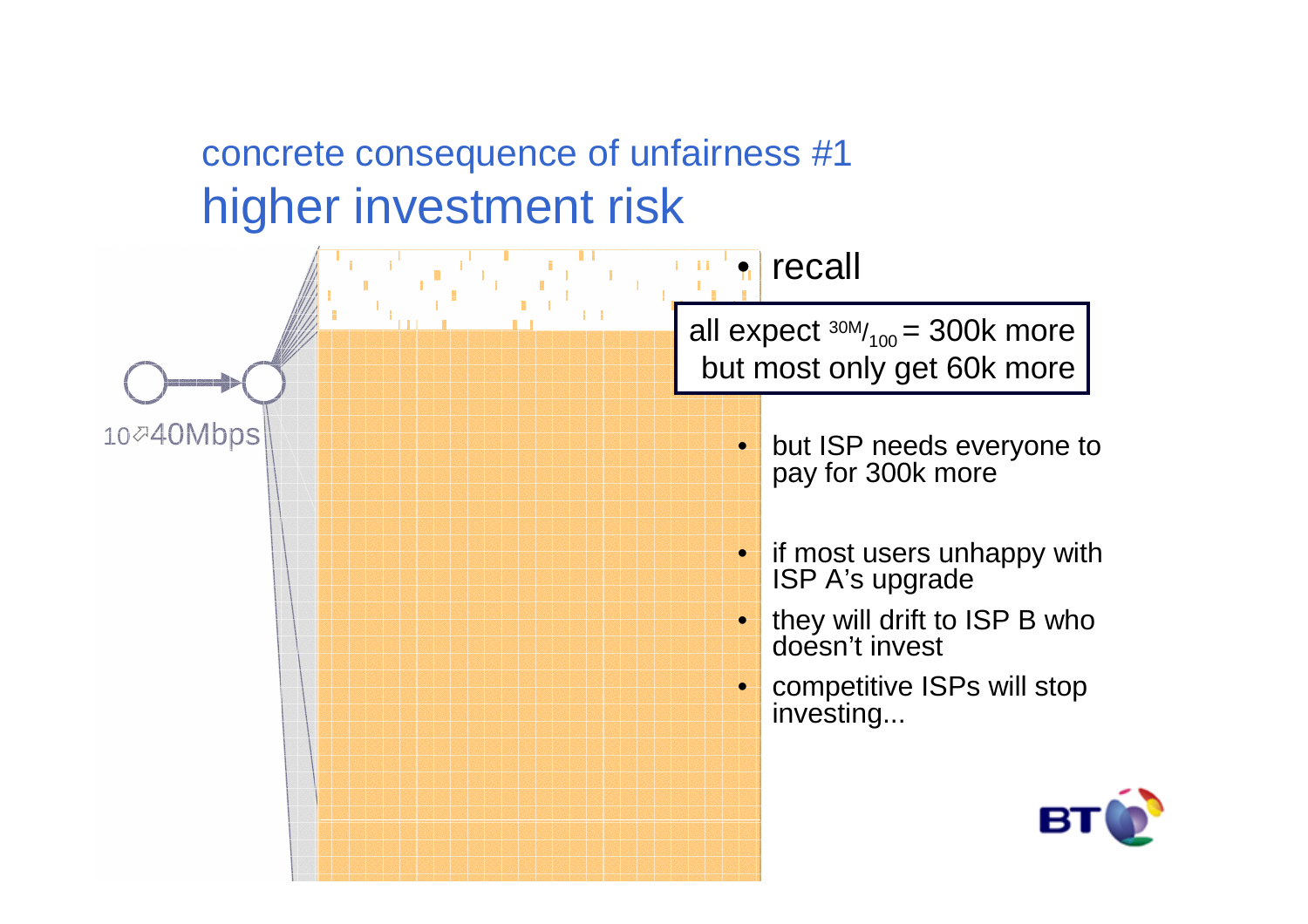## ...but we still see enough investment

- main reasons
	- subsidies (e.g. Far East)
		- light users get 'enough' if more investment than they pay for
	- weak competition (e.g. US)
		- operators still investing because customers will cover the costs
	- throttling heavy users at peak times (e.g. Europe)
		- overriding TCP's rate allocation

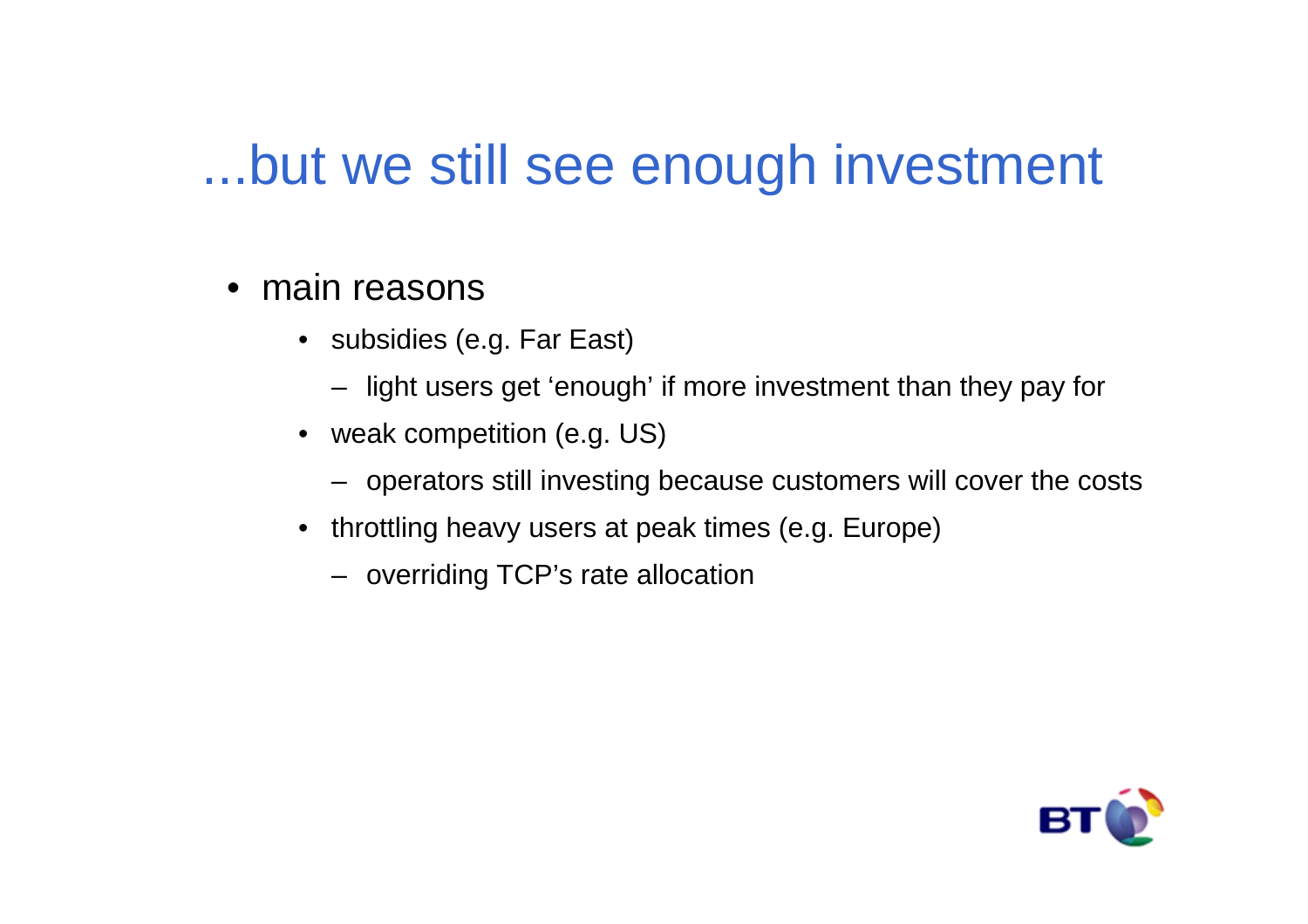#### concrete consequence of unfairness #2trend towards bulk enforcement

- • as access rates increase
	- •attended apps leave access unused more of the time
	- •anyone might as well fill the rest of their own access capacity
- • operator choices:
	- a) either continue to provision sufficiently excessive shared capacity
	- b) or enforce tiered volume limits

see CFP white paper "Broadband Incentives"

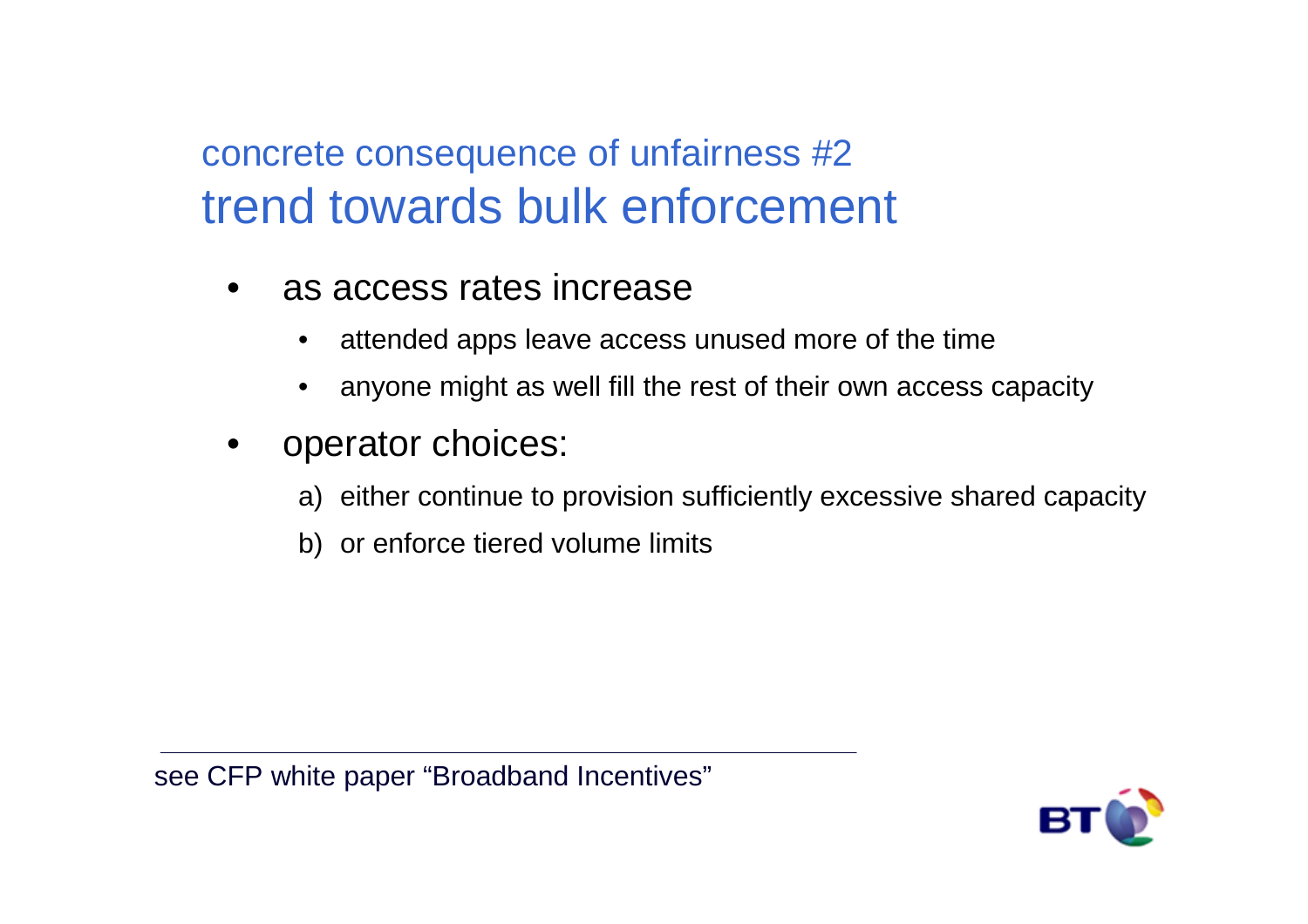## so the Internet way was wrongand the operators were right?

• no, both were part right, part wrong

| degree of freedom     | 'flow rate equality' | 'volume accounting' |
|-----------------------|----------------------|---------------------|
| multiple flows        |                      |                     |
| activity factor       | x                    |                     |
| application control   |                      |                     |
| congestion variation* |                      |                     |

the Internet way (TCP) operators (& users)

\*another story

• both sides are failing to understand the strengths of the other

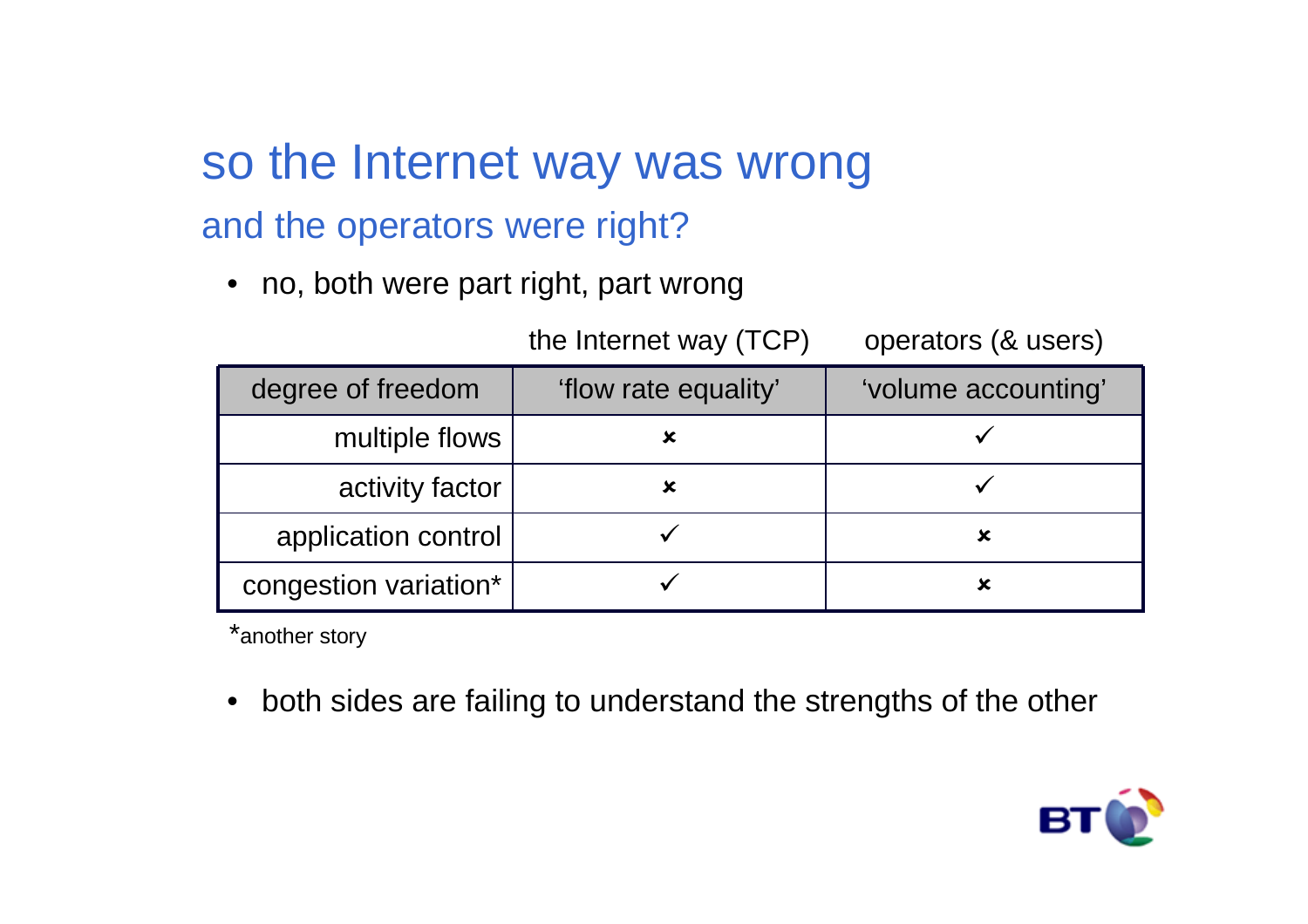#### concrete consequence of unfairness #3networks making choices for users

- • characterisation as two user communities over-simplistic
	- •heavy users mix heavy and light usage
- • two enforcement choices
	- **a) bulk:** network throttles all a heavy user's traffic indiscriminately
		- •encourages the user to self-throttle least valued traffic
		- •but many users have neither the software nor the expertise
	- **b) selective:** network infers what the user would do
		- •using deep packet inspection (DPI) and/or addresses to identify apps
- • even if DPI intentions honourable
	- •confusable with attempts to discriminate against certain apps
	- •user's priorities are task-specific, not app-specific
	- •customers understandably get upset when ISP guesses wrongly

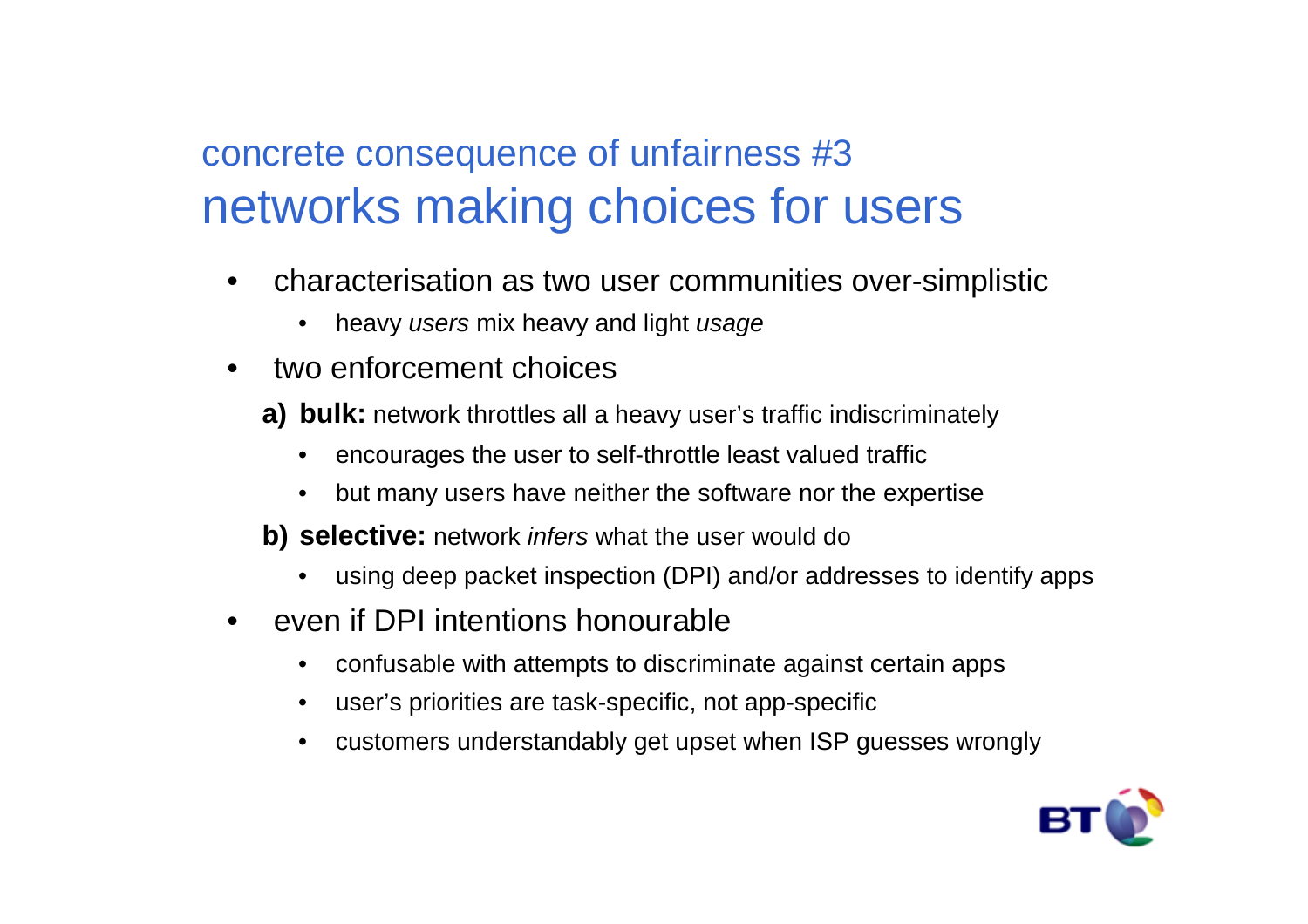## there are better solutions than fightingthink on this

- $\bullet$  are these marketing spin for the same thing?
	- a) slowing down heavy users
	- b) allowing light users to go faster

 $\bullet$  light usage can go much faster without appreciably affecting completion times of <mark>heavy</mark> usage

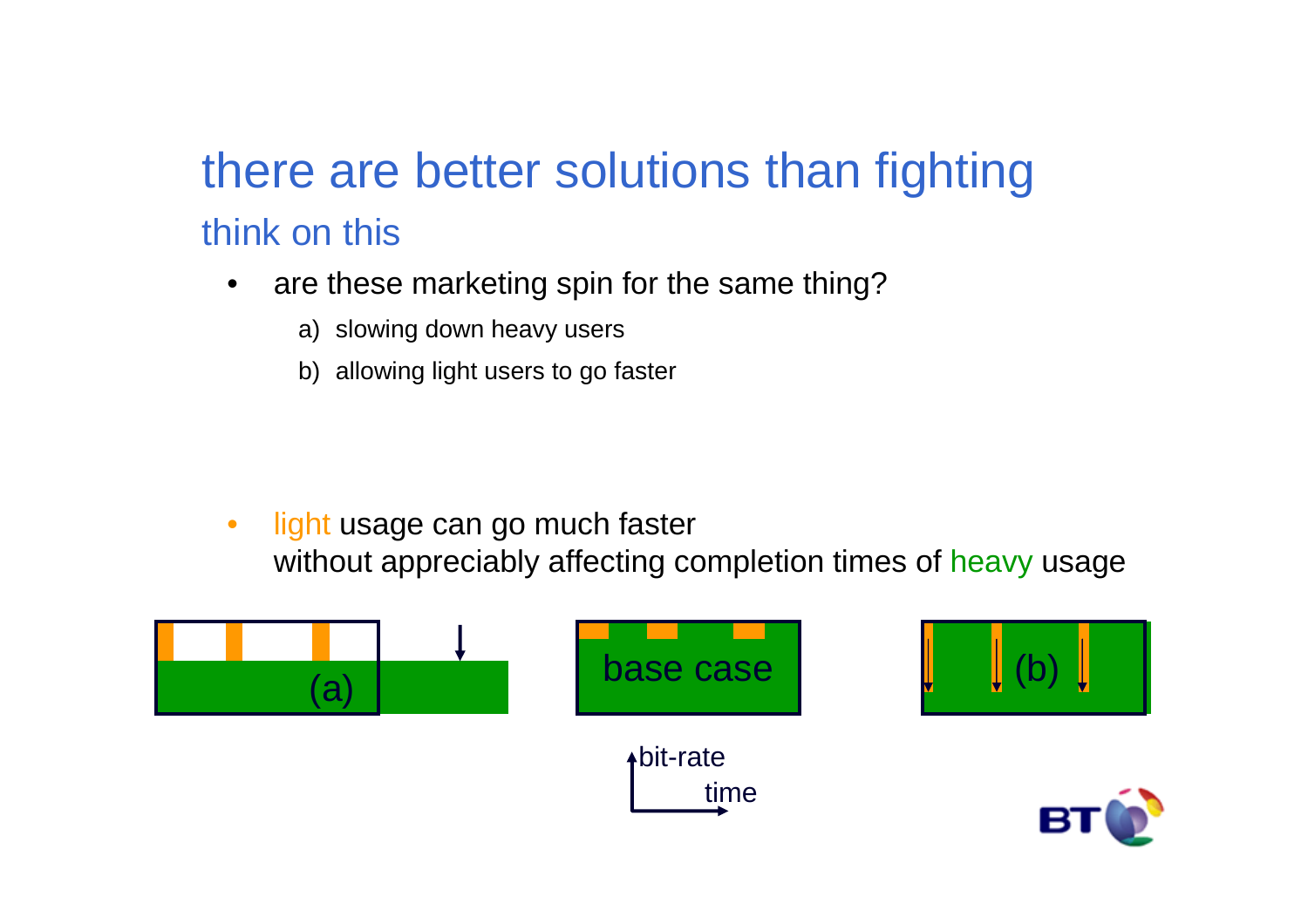## BT's two solutions (each yet another story)

- tactical (operational architecture)
	- "long term fair queuing"
- strategic (future Internet arch)
	- •bulk edge congestion policing using "re-feedback"
	- encourages evolution of weighted TCP



anyone will (still) be able to use any link on the Internet ...without asking

whether NGN, cellular, ad hoc wireless, public Internet, satellite, cable...

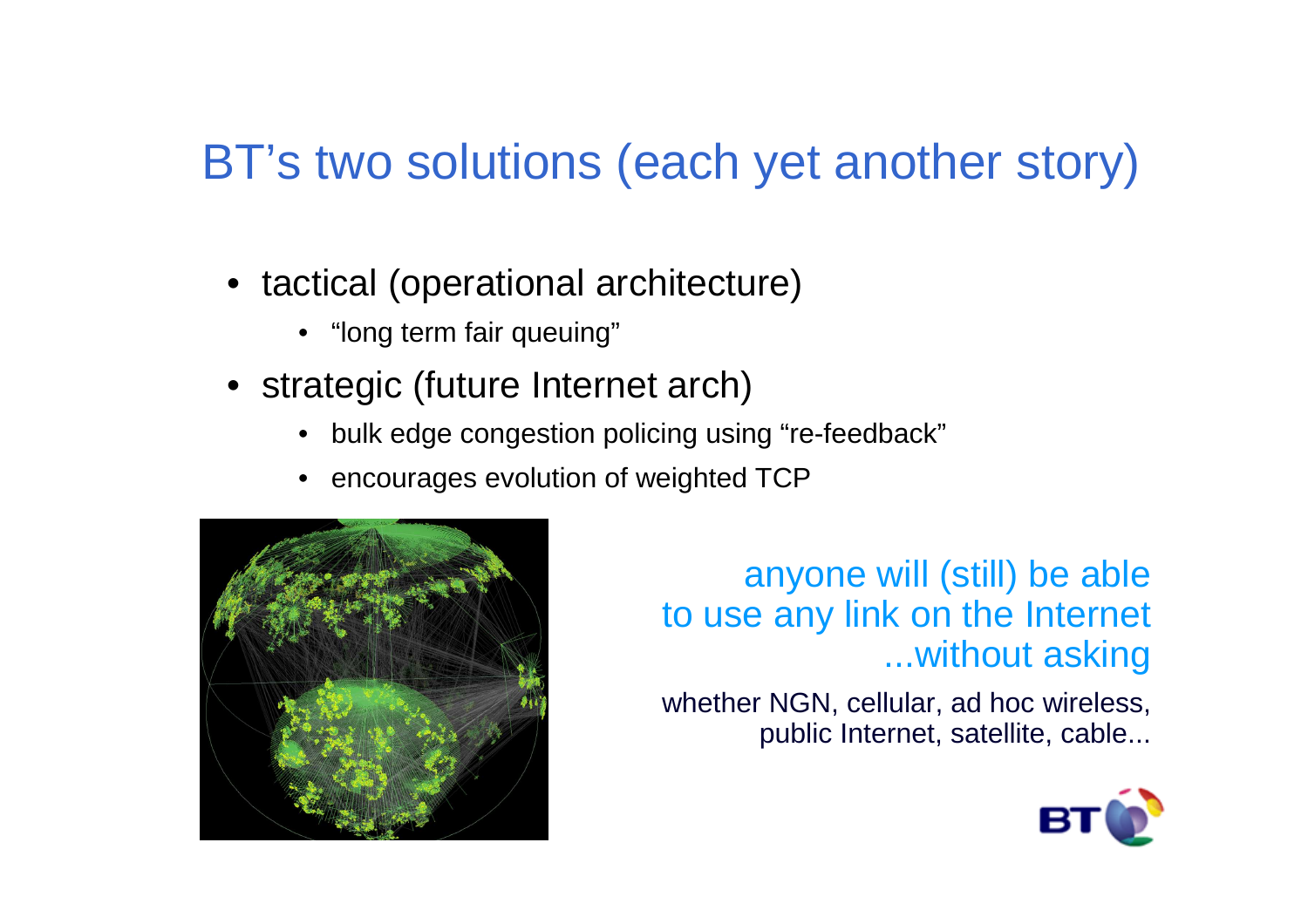#### Further reading

Problem Statement: We [the IETF] don't have to do fairness ourselves <www.cs.ucl.ac.uk/staff/B.Briscoe/projects/refb/#relax-fairness>